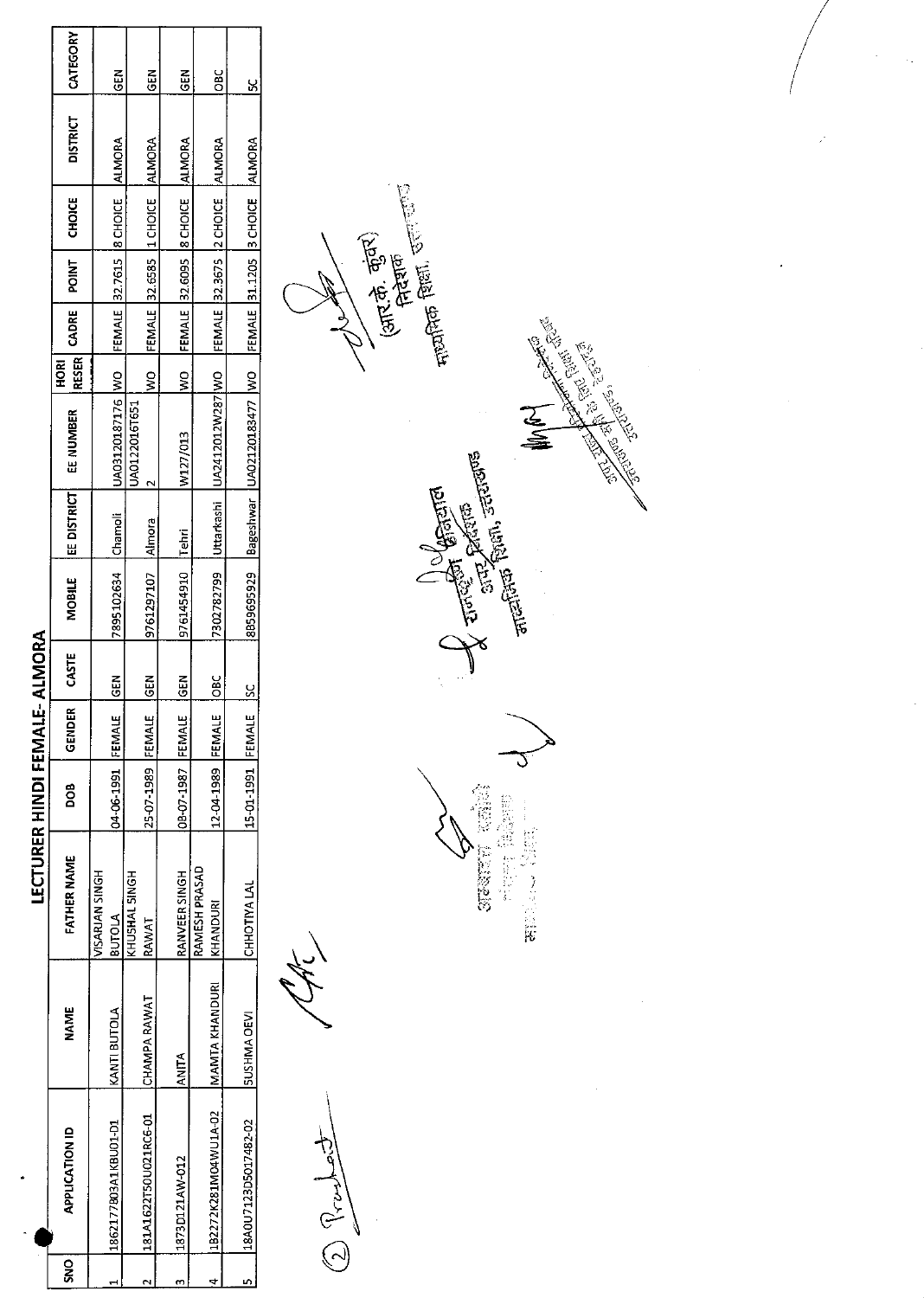|                               | CATEGORY                      | <b>IGEN</b>                                                                 | $rac{2}{5}$                            |                                           |
|-------------------------------|-------------------------------|-----------------------------------------------------------------------------|----------------------------------------|-------------------------------------------|
|                               | <b>DISTRICT</b>               |                                                                             | WO FEMALE 33.167  1 CHOICE   BAGESHWAR | WO FEMALE 31.553  1 CHOICE  BAGESHWAR  SC |
|                               | RESER CADRE POINT CHOICE      |                                                                             |                                        |                                           |
|                               |                               |                                                                             |                                        |                                           |
|                               |                               |                                                                             |                                        |                                           |
|                               | $\frac{1}{2}$                 |                                                                             |                                        |                                           |
|                               | <b>JEE DISTRICT EE NUMBER</b> | 9720346484 Chamoli  UA03120092614  WO  FEMALE  33.1955  6 CHOICE  BAGESHWAR | 9675289664 Bageshwar W/688/2010        |                                           |
|                               |                               |                                                                             |                                        |                                           |
|                               | <b>MOBILE</b>                 |                                                                             |                                        | 9690161070 Bageshwar 841/17               |
| BAGESHWAR                     | CASTE                         | <b>ABD</b>                                                                  | <b>ABD</b>                             | $\frac{6}{5}$                             |
|                               | GENDER                        |                                                                             |                                        |                                           |
|                               | 8<br>D                        | 10-06-1989 FEMALE                                                           | 18-09-1986 FEMALE                      | <b>05-06-1991 FEMALE</b>                  |
| <b>LECTURER HINDI FEMALE-</b> | <b>FATHER NAME</b>            | MOHAN PRASAD                                                                | N K PANOEY                             | DEVENORA KUMAR                            |
|                               | <b>NAME</b>                   | <b>KIRAN</b>                                                                | RENU PANDEY                            | SUMANLATA                                 |
|                               | <b>APPLICATION ID</b>         | 18AK301192U00462-03                                                         | 186R801802w-04                         | 18457181-06                               |
|                               | ខ្លី                          |                                                                             |                                        |                                           |

 $\begin{picture}(220,20) \put(0,0){\line(1,0){155}} \put(15,0){\line(1,0){155}} \put(15,0){\line(1,0){155}} \put(15,0){\line(1,0){155}} \put(15,0){\line(1,0){155}} \put(15,0){\line(1,0){155}} \put(15,0){\line(1,0){155}} \put(15,0){\line(1,0){155}} \put(15,0){\line(1,0){155}} \put(15,0){\line(1,0){155}} \put(15,0){\line(1,0){155}}$ 

<sub>नाट्यमिक</sub> शिला, उत्तराखण्ड (आर.के. कुंवर)<br>निदेशक 1 Turkey Shanton<br>Surt Galana<br><sub>Stra</sub>nton Galan<sub>a</sub>, Jeruzana **CONSOLE** Jeg Ax **Kalifornia Richard Republican** 

**LEOSTER**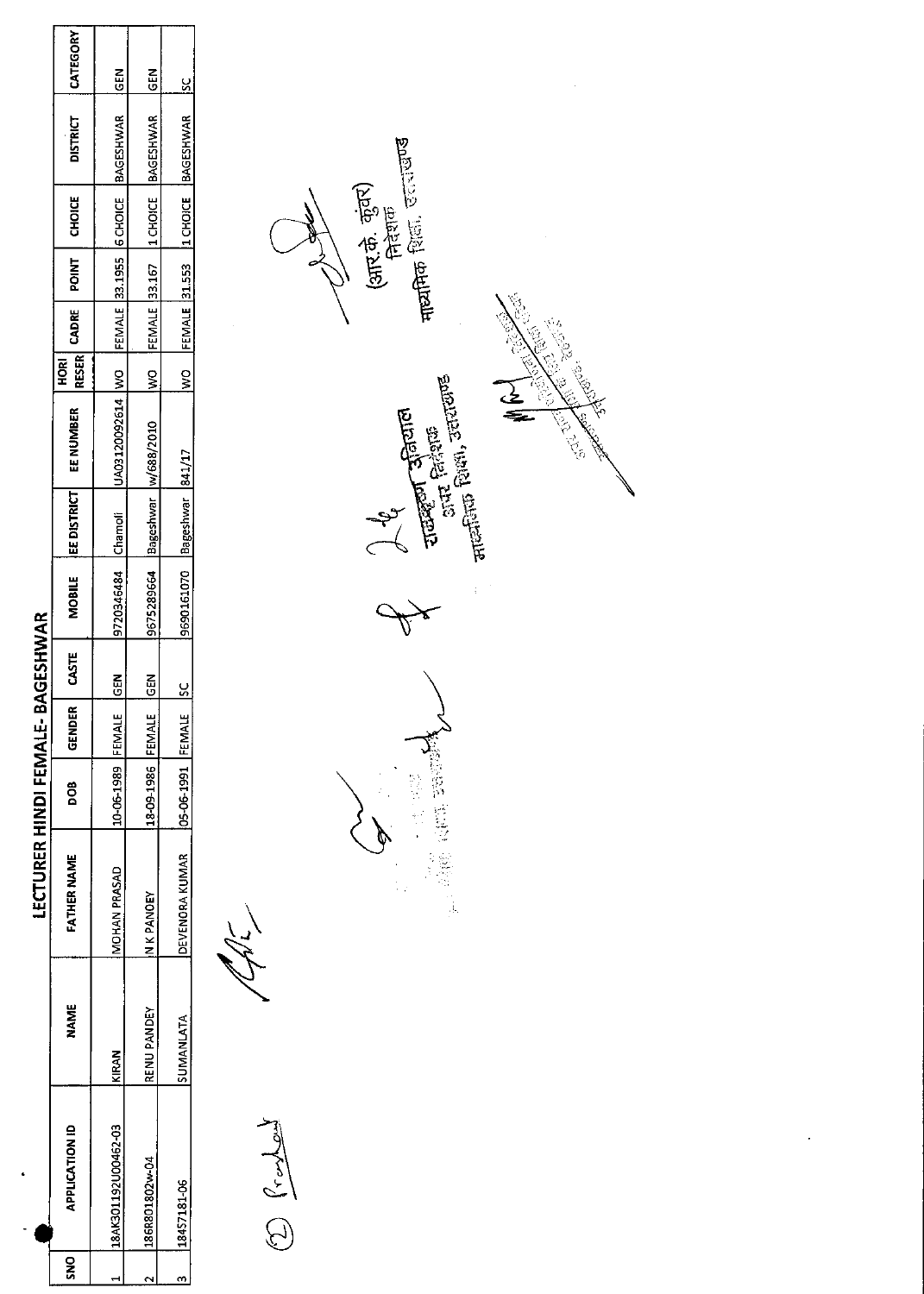|                                | CATEGORY                            | GEN                             | GEN                                        |                                                                                                                                                                                                                                                                                                                                                                     |
|--------------------------------|-------------------------------------|---------------------------------|--------------------------------------------|---------------------------------------------------------------------------------------------------------------------------------------------------------------------------------------------------------------------------------------------------------------------------------------------------------------------------------------------------------------------|
|                                | <b>DISTRICT</b>                     | CHAMOLI                         | CHAMOLI                                    | <b>The Little County</b> countries                                                                                                                                                                                                                                                                                                                                  |
|                                | <b>CHOICE</b>                       | 1 CHOICE                        | 1 CHOICE                                   | (आर.के. कुंबर)<br>सिदाक                                                                                                                                                                                                                                                                                                                                             |
|                                | POINT                               |                                 |                                            |                                                                                                                                                                                                                                                                                                                                                                     |
|                                | CADRE                               | FEMALE 34.721                   | <b>FEMALE 34.605</b>                       | 1566<br>á                                                                                                                                                                                                                                                                                                                                                           |
|                                | <b>RESER</b><br>HORI                | $\frac{1}{2}$                   | $\tilde{\mathbf{z}}$                       | <b>E</b><br><b>1976.00</b>                                                                                                                                                                                                                                                                                                                                          |
|                                | EE NUMBER                           | W-5/2014                        | W-967/2014                                 | $\frac{1}{\sqrt{2}}\left(\frac{1}{\sqrt{2}}\right)^{1/2} \left(\frac{1}{\sqrt{2}}\right)^{1/2} \left(\frac{1}{\sqrt{2}}\right)^{1/2}$<br>REACTOR<br><b>CENTER REPORT</b><br>48000<br>$\frac{d^2}{dx^2}$ faigue<br>S                                                                                                                                                 |
|                                | EE DISTRICT                         | Chamoli                         | Chamoli                                    | 墨                                                                                                                                                                                                                                                                                                                                                                   |
|                                | <b>MOBILE</b>                       | 8755420807                      | 7060198658                                 |                                                                                                                                                                                                                                                                                                                                                                     |
|                                | CASTE                               | <b>GEN</b>                      | GEN                                        |                                                                                                                                                                                                                                                                                                                                                                     |
|                                | GENDER                              | FEMALE                          |                                            |                                                                                                                                                                                                                                                                                                                                                                     |
|                                | <b>BOD</b>                          | 10-07-1991                      | 11-08-1992 FEMALE                          | <b>See the See 18</b>                                                                                                                                                                                                                                                                                                                                               |
| LECTURER HINDI FEMALE- CHAMOLI | <b>FATHER NAME</b>                  | RAGHUBIR SINGH<br><b>BISHT</b>  | <b>DALBIR SINGH</b>                        | चंत्रस्य जिदेशक<br><sub>डा. ज</sub> िले शिक्षा, जसराला <b>ड</b> न<br>بركمة                                                                                                                                                                                                                                                                                          |
|                                | <b>NAME</b>                         | PRIYANKA                        | <b>POONAM</b>                              |                                                                                                                                                                                                                                                                                                                                                                     |
| $\omega$                       | <b>APPLICATION ID</b><br><b>SNO</b> | 1812PW-504-04<br>$\blacksquare$ | 18921WP07-46-03<br>$\overline{\mathbf{r}}$ | $\begin{picture}(20,20) \put(0,0){\vector(1,0){100}} \put(15,0){\vector(1,0){100}} \put(15,0){\vector(1,0){100}} \put(15,0){\vector(1,0){100}} \put(15,0){\vector(1,0){100}} \put(15,0){\vector(1,0){100}} \put(15,0){\vector(1,0){100}} \put(15,0){\vector(1,0){100}} \put(15,0){\vector(1,0){100}} \put(15,0){\vector(1,0){100}} \put(15,0){\vector(1,0){100}} \$ |

 $\mathcal{A}^{\text{max}}_{\text{max}}$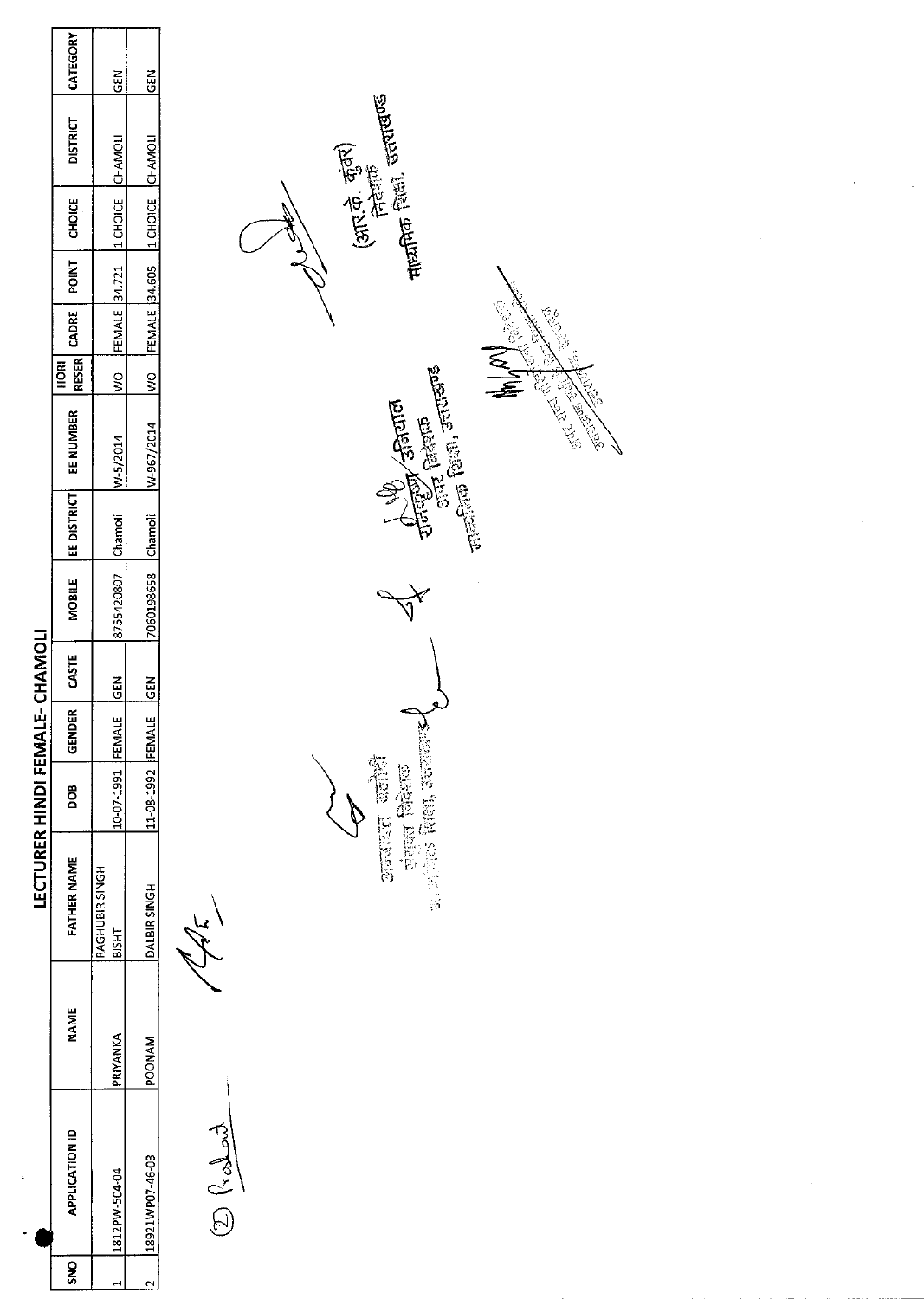|   |                       |               | LECTURER HINDI FEMALE- CHAMPAWAT |                    |        |               |                             |             |                                      |               |             |       |               |                                                       |               |  |
|---|-----------------------|---------------|----------------------------------|--------------------|--------|---------------|-----------------------------|-------------|--------------------------------------|---------------|-------------|-------|---------------|-------------------------------------------------------|---------------|--|
| š | <b>APPLICATION ID</b> | NAME          | FATHER NAME                      | oo<br>S            | GENDER | CASTE         | <b>MOBILE</b>               | EE DISTRICT | EE NUMBER                            | <b>ROKI</b>   | RESER CADRE | POINT | <b>CHOICE</b> | <b>DISTRICT</b>                                       | CATEGORY      |  |
|   | 1819100523-W-04       | <b>SARITA</b> | KANCHAN SINGH                    | 10-06-1989 FEMALE  |        | <b>IGEN</b>   | 9997810328 [Chamoli         |             | W-1920/013                           | $\frac{1}{2}$ |             |       |               | FEMALE 32.3945 7 CHOICE CHAMPAWAT                     | <b>GEN</b>    |  |
|   | 18K-09139W-05         | KM BABITA     | <b>BAORI PRASAD</b>              | 24-06-1987  FEMALE |        | $\frac{5}{5}$ | 9837339306 Chamoli W-99/013 |             |                                      |               |             |       |               | WO FEMALE 32.3075 13 CHOICE CHAMPAWAT                 | $\frac{5}{6}$ |  |
|   | 1880U114A20941M2-02   | MEETA         | <b>/IKRAM SINGH</b>              | 24-05-1992 FEMALE  |        | <b>DBC</b>    | 3675608583 8                | Rudrapraya  |                                      |               |             |       |               | UA19120184420 WO FEMALE 31.829 8 CHOICE CHAMPAWAT OBC |               |  |
|   | 189M2041-3M62-02      | MEENA         | LACHHI RAM                       | 03-05-1990 FEMALE  |        | <u>ي</u>      |                             |             | 9675985099   Bageshwar   M-2396/2014 |               |             |       |               | WO FEMALE 31.085  SCHOICE CHAMPAWAT  SC               |               |  |
|   |                       |               |                                  |                    |        |               |                             |             |                                      |               |             |       |               |                                                       |               |  |

 $\tilde{\mathcal{L}}$ 

 $\begin{picture}(22,14) \put(0,0){\line(1,0){155}} \put(15,0){\line(1,0){155}} \put(15,0){\line(1,0){155}} \put(15,0){\line(1,0){155}} \put(15,0){\line(1,0){155}} \put(15,0){\line(1,0){155}} \put(15,0){\line(1,0){155}} \put(15,0){\line(1,0){155}} \put(15,0){\line(1,0){155}} \put(15,0){\line(1,0){155}} \put(15,0){\line(1,0){155}} \$ 

**ということに、このことに、このことに、このことに、このことに、このことに、このことに、このことに、このことに、このことに、このことに、このことに、このことに、このことに、このことに、このことに、このこ** 

(आर.के. कुंवर)<br>निदेशक<br>नाध्यमिक शिद्धा, इन्हास्त्रज्ञ **Concept Strated Andreased Strategy** i.

L.<br>K

**SALE OF THE** 

F. SORDER

Ŷ,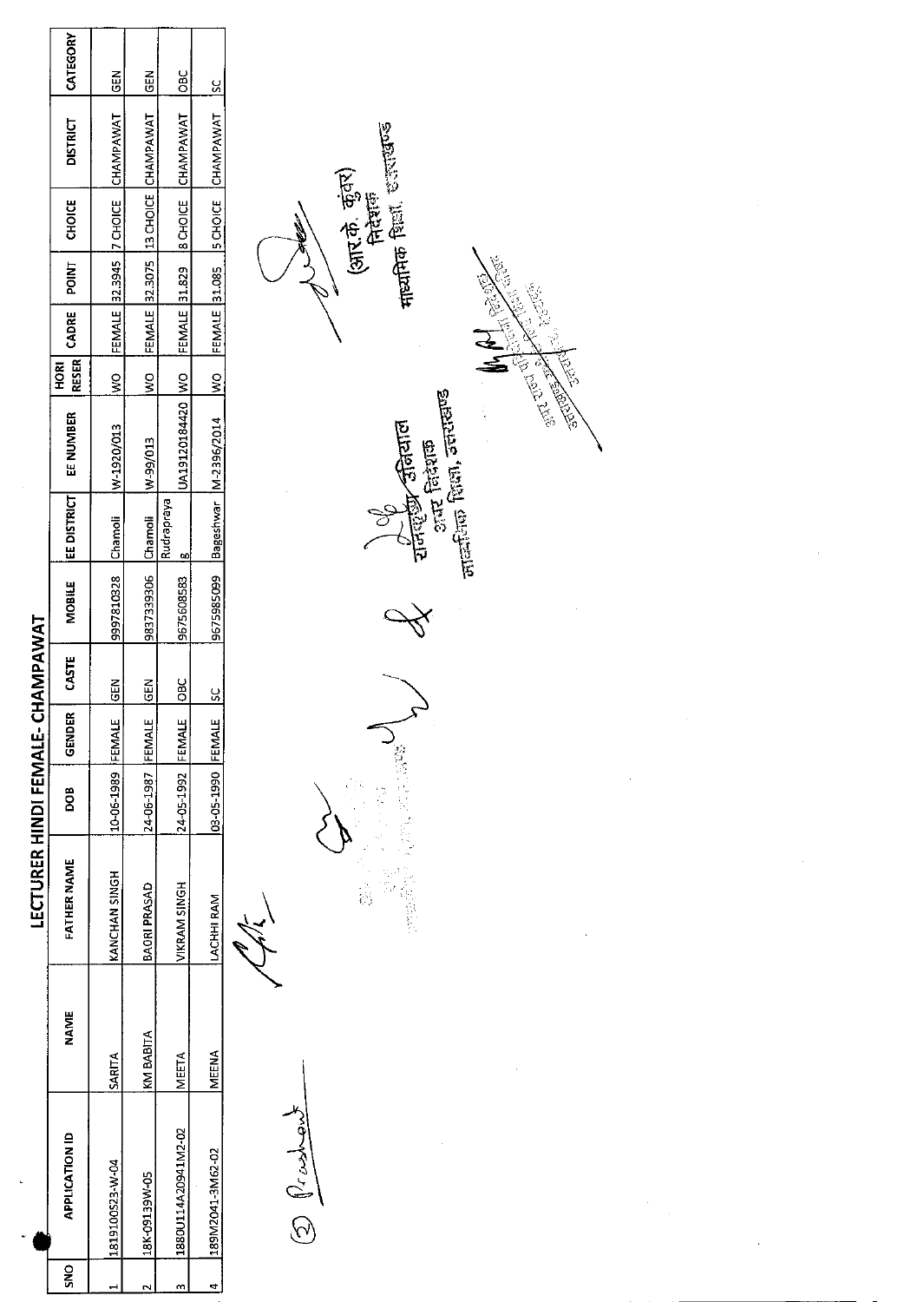|                                             | CATEGORY              | GEN-OBC             |                                                                                                                                                                                                                                                                                                                                                     |
|---------------------------------------------|-----------------------|---------------------|-----------------------------------------------------------------------------------------------------------------------------------------------------------------------------------------------------------------------------------------------------------------------------------------------------------------------------------------------------|
|                                             | <b>DISTRICT</b>       | DEHRADUN            |                                                                                                                                                                                                                                                                                                                                                     |
|                                             | CHOICE                | 2 CHOICE            | <sub>Fir</sub> anfho fam. Galans<br>(आर.के. कुंबर)<br>निरंज़क                                                                                                                                                                                                                                                                                       |
|                                             | <b>POINT</b>          |                     | <b>Cong 26.00</b>                                                                                                                                                                                                                                                                                                                                   |
|                                             | CADRE                 | FEMALE 34.488       | <b>CARL PARK SERVICE</b>                                                                                                                                                                                                                                                                                                                            |
|                                             | <b>RESER</b><br>HORI  |                     |                                                                                                                                                                                                                                                                                                                                                     |
|                                             | EE NUMBER             | UA03120159926 WO    | Article of the Control<br><b>ARTISTS OF THE STATE</b><br>मार्ट्सिक शिक्षा, उत्तराखण्ड<br>र्च्यालीला उनियाल<br>अर्द निदेशक                                                                                                                                                                                                                           |
|                                             | <b>EE DISTRICT</b>    | Chamoli             |                                                                                                                                                                                                                                                                                                                                                     |
|                                             | <b>MOBILE</b>         | 9758999539          |                                                                                                                                                                                                                                                                                                                                                     |
|                                             | CASTE                 | <b>Dac</b>          |                                                                                                                                                                                                                                                                                                                                                     |
|                                             | GENDER                |                     |                                                                                                                                                                                                                                                                                                                                                     |
|                                             | <b>BOO</b>            | 25-06-1988 FEMALE   | $\frac{d}{dt}$                                                                                                                                                                                                                                                                                                                                      |
| LECTURER HINDI FEMALE- DEHRADUN             | <b>FATHER NAME</b>    | <b>HEERA SINGH</b>  | $\mathcal{L}$<br>$\bar{z}$<br>ć,                                                                                                                                                                                                                                                                                                                    |
|                                             | <b>NAME</b>           | POONAM              |                                                                                                                                                                                                                                                                                                                                                     |
| $\hat{\phantom{a}}$<br>$\ddot{\phantom{0}}$ | <b>APPLICATION ID</b> | 180906U352AP2911-06 | $\begin{picture}(22,10) \put(0,0){\line(1,0){10}} \put(15,0){\line(1,0){10}} \put(15,0){\line(1,0){10}} \put(15,0){\line(1,0){10}} \put(15,0){\line(1,0){10}} \put(15,0){\line(1,0){10}} \put(15,0){\line(1,0){10}} \put(15,0){\line(1,0){10}} \put(15,0){\line(1,0){10}} \put(15,0){\line(1,0){10}} \put(15,0){\line(1,0){10}} \put(15,0){\line(1$ |
|                                             | SNO                   | $\equiv$            |                                                                                                                                                                                                                                                                                                                                                     |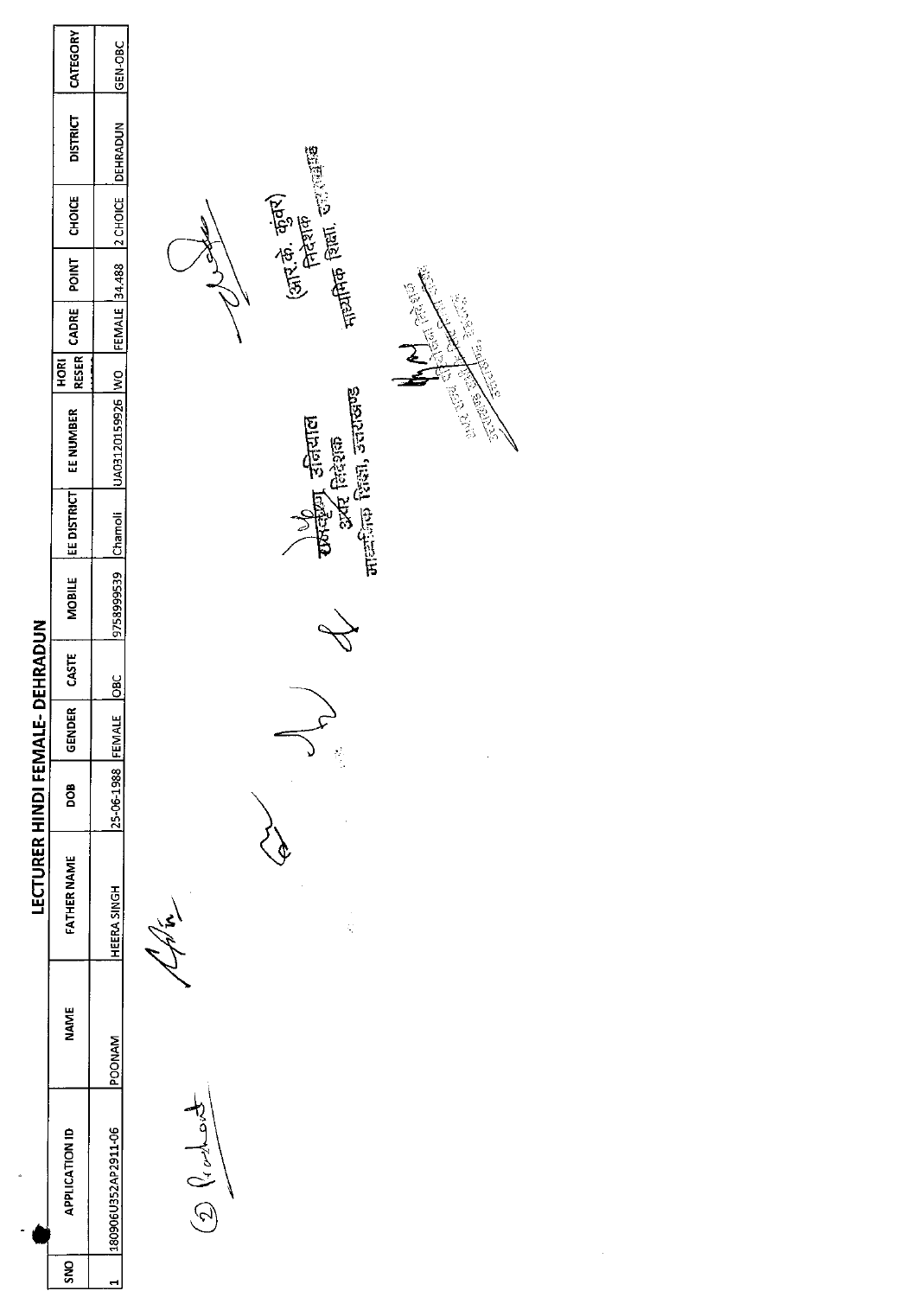|                                 | CATEGORY              | <b>GEN</b>                | GEN                 | GEN                                      | GEN                  | X                    | OBC                  |                                                                                                                                                                                                                                                                                                                                             |
|---------------------------------|-----------------------|---------------------------|---------------------|------------------------------------------|----------------------|----------------------|----------------------|---------------------------------------------------------------------------------------------------------------------------------------------------------------------------------------------------------------------------------------------------------------------------------------------------------------------------------------------|
|                                 | <b>DISTRICT</b>       | NAINITAL                  | NAINITAL            | NAINITAL                                 | <b>NAINITAL</b>      | NAINITAL             | NAINITAL             | नाव्यमिक शिक्षा, उत्तराखण्ड                                                                                                                                                                                                                                                                                                                 |
|                                 | <b>CHOICE</b>         | 9 CHOICE                  | 8 CHOICE            | 8 CHOICE                                 | <b>8 CHOICE</b>      | 1 CHOICE             | 8 CHOICE             | (आर.के. कुंवर)<br>निदेशक                                                                                                                                                                                                                                                                                                                    |
|                                 | <b>POINT</b>          | 33.1425                   | 32.913              | 32.7445                                  | 32.6525              | 32.225               | 31.8125              |                                                                                                                                                                                                                                                                                                                                             |
|                                 | CADRE                 | FEMALE                    | FEMALE              | FEMALE                                   | <b>FEMALE</b>        | FEMALE               | <b>FEMALE</b>        | 150 PM<br>$\widetilde{\mathcal{E}}$                                                                                                                                                                                                                                                                                                         |
|                                 | <b>RESER</b><br>HORI  | $\mathsf{S}^{\mathsf{O}}$ | $\frac{8}{2}$       | $\mathsf S$                              | $\frac{8}{2}$        | $\frac{1}{2}$        | $\frac{1}{2}$        | E CONTROLLER                                                                                                                                                                                                                                                                                                                                |
|                                 | EE NUMBER             | 127/13                    | UA21120188832       | UA21120152343<br>$\overline{\mathbf{r}}$ | UA05120164400        | UA12120184733        | UA24120151791<br>4   | <sub>ताट्यी</sub> तक शिक्षा, उत्तराखण्ड<br>अन्नाल<br>$\sin \theta$ निरेशक                                                                                                                                                                                                                                                                   |
|                                 | EE DISTRICT           | Rudrapraya<br>g           | Tehri               | Tehri                                    | Dehradun             | Nainital             | luttarkashi          | राजहरू                                                                                                                                                                                                                                                                                                                                      |
|                                 | <b>MOBILE</b>         | 7088541920                | 9458956141          | 7060412793                               | 9411312461           | 8077078646           | 7456041008           |                                                                                                                                                                                                                                                                                                                                             |
|                                 | CASTE                 | <b>GEN</b>                | GEN                 | <b>GEN</b>                               | GEN                  | <u>ყ</u>             | <b>DBC</b>           |                                                                                                                                                                                                                                                                                                                                             |
|                                 | GENDER                | FEMALE                    |                     |                                          |                      |                      |                      | V<br>Ŷ,                                                                                                                                                                                                                                                                                                                                     |
|                                 | <b>BOO</b>            | 27-05-1984                | 01-07-1989 FEMALE   | 02-07-1991 FEMALE                        | 15-04-1977 FEMALE    | 20-07-1991 FEMALE    | 06-08-1985 FEMALE    |                                                                                                                                                                                                                                                                                                                                             |
| LECTURER HINDI FEMALE- NAINITAL | <b>FATHER NAME</b>    | <b>ASHAR SINGH</b>        | <b>RAGHWA NAND</b>  | RAGHVANAND<br>POORAN CHAND               | <b>ATAPIO</b>        | <b>MADAN RAM</b>     | BHARAT SINGH         |                                                                                                                                                                                                                                                                                                                                             |
|                                 | <b>NAME</b>           | ARCO                      | <b>BABLI</b>        | NEELAM                                   | RENU GUPTA           | NISHA TAMTA          | <b>LALITA</b>        |                                                                                                                                                                                                                                                                                                                                             |
| ٠                               | <b>APPLICATION ID</b> | 18327P11-03               | 188AUB2881302211-07 | 181442130225NAU31-03                     | 18504G010ARU41620-02 | 18721101NA83342UT-02 | 1821114L9742U1A50-02 | $\begin{picture}(120,115) \put(0,0){\line(1,0){150}} \put(15,0){\line(1,0){150}} \put(15,0){\line(1,0){150}} \put(15,0){\line(1,0){150}} \put(15,0){\line(1,0){150}} \put(15,0){\line(1,0){150}} \put(15,0){\line(1,0){150}} \put(15,0){\line(1,0){150}} \put(15,0){\line(1,0){150}} \put(15,0){\line(1,0){150}} \put(15,0){\line(1,0){150$ |
|                                 | SNO                   | $\blacksquare$            | $\mathbf{\Omega}$   | $\mathbf{a}$                             | 4                    | $\bullet$            | $\overline{6}$       |                                                                                                                                                                                                                                                                                                                                             |

 $\mathcal{L}^{\text{max}}_{\text{max}}$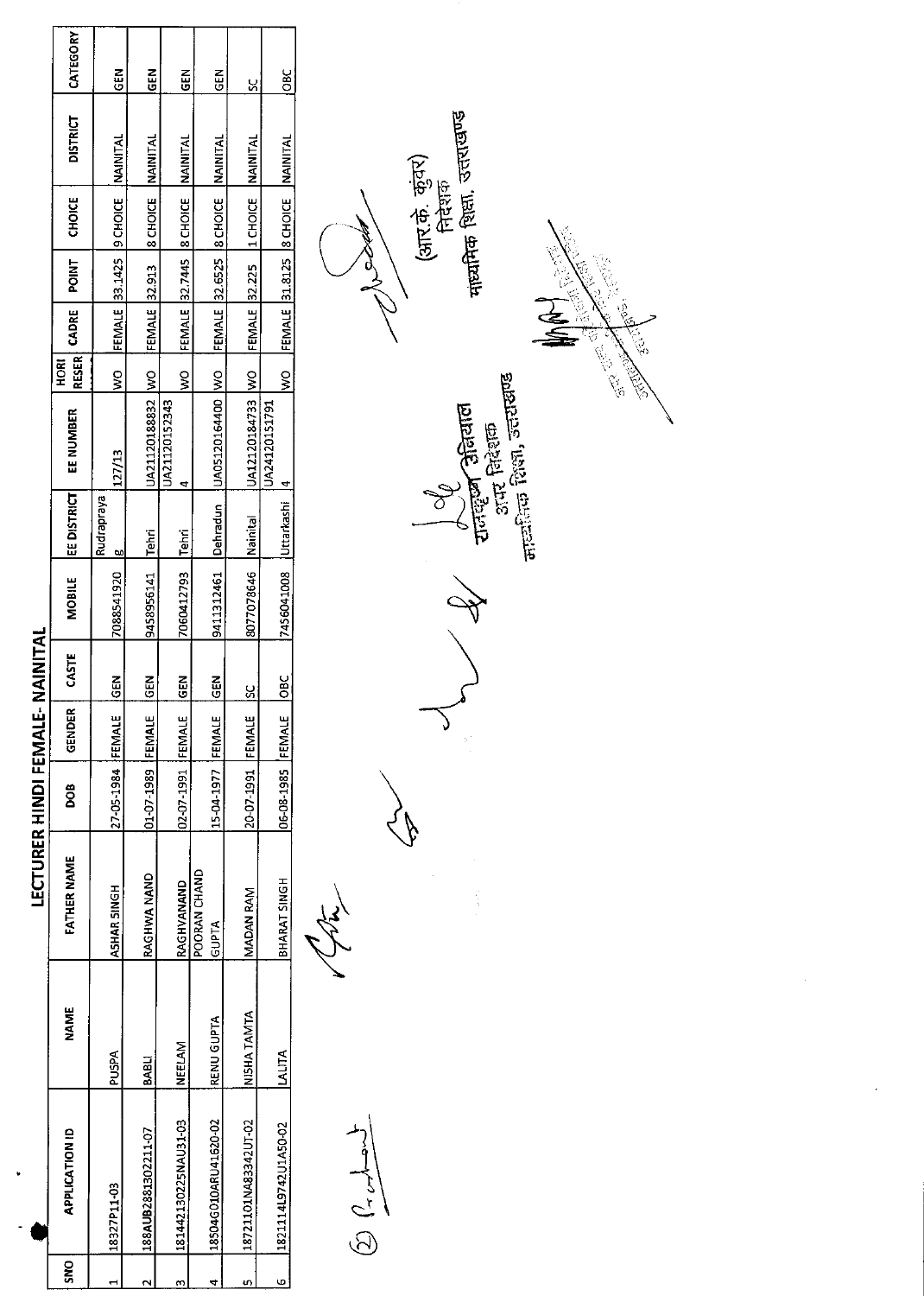|                                 | CATEGORY              | <b>NBD</b>                                          | $\frac{2}{9}$                                    | $rac{6}{5}$                                     |                                                      |
|---------------------------------|-----------------------|-----------------------------------------------------|--------------------------------------------------|-------------------------------------------------|------------------------------------------------------|
|                                 | <b>DISTRICT</b>       |                                                     |                                                  |                                                 |                                                      |
|                                 | <b>CHOICE</b>         |                                                     |                                                  |                                                 |                                                      |
|                                 | POINT                 |                                                     |                                                  |                                                 |                                                      |
|                                 | 'RESER CADRE          |                                                     |                                                  |                                                 |                                                      |
|                                 | <b>ROKI</b>           |                                                     |                                                  |                                                 |                                                      |
|                                 | EE NUMBER             | UA15220179388  WO FEMALE 33.364  2 CHOICE  HARIDWAR | JA15220168738 WO FEMALE 33.185 2 CHOICE HARIDWAR | JA15120105489 WO FEMALE 33.082 SCHOICE HARIDWAR | JA1512011925  WO  FEMALE 3D.8195  2 CHOICE  HARIDWAR |
|                                 | EE DISTRICT           |                                                     |                                                  |                                                 |                                                      |
|                                 | <b>MOBILE</b>         | 9058520370   Pauri                                  | 9634002374 Pauri                                 | 7533911462   Pauri                              | 9759921626 Pauri                                     |
|                                 | CASTE                 | <b>IGEN</b>                                         | <b>IGEN</b>                                      | <b>DBC</b>                                      |                                                      |
|                                 | GENDER                |                                                     |                                                  |                                                 |                                                      |
|                                 | 800                   | 25-07-1990   FEMALE                                 | 05-06-1988 FFEMALE                               |                                                 | 18-09-1976 FEMAL                                     |
| LECTURER HINDI FEMALE- HARIDWAR | FATHER NAME           | <b>JEERENDRA SINGH</b><br>CHAUHAN                   | TRILOK SINGH                                     | VIJAY RAM GOSWAMI   14-06-1991 FEMALE           | <b>AGDISH CHANDER</b>                                |
|                                 | NAME                  | SUNITA                                              | <b>KM SUNITA</b>                                 | NEELAM GDSWAMI                                  | <b>IVOTI DEVI</b>                                    |
|                                 | <b>APPLICATION ID</b> | 18A9U527131280S8-02                                 | 18S51378K601228UA-06                             | 18A40U108955121GN-02                            | 18210D591U251JA1-05                                  |
|                                 | <b>DR</b>             |                                                     |                                                  |                                                 |                                                      |

 $\frac{1}{2}$  $\begin{picture}(20,20) \put(0,0){\vector(1,0){10}} \put(15,0){\vector(1,0){10}} \put(15,0){\vector(1,0){10}} \put(15,0){\vector(1,0){10}} \put(15,0){\vector(1,0){10}} \put(15,0){\vector(1,0){10}} \put(15,0){\vector(1,0){10}} \put(15,0){\vector(1,0){10}} \put(15,0){\vector(1,0){10}} \put(15,0){\vector(1,0){10}} \put(15,0){\vector(1,0){10}} \put(15,0){\vector(1$ 

 $\sqrt[3]{2}$ 

**A** Surveyor Screener



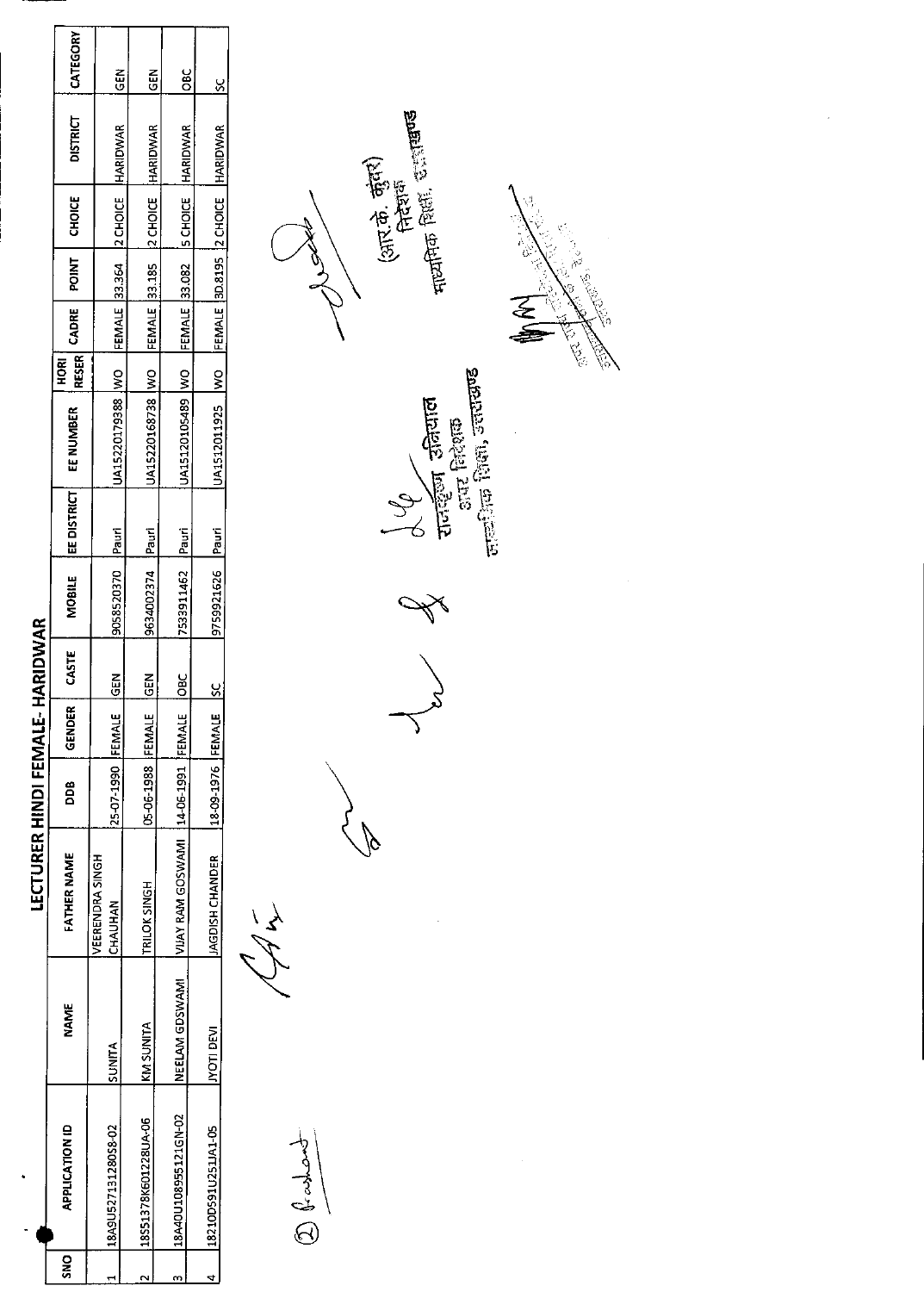|   |                       |              |                                    | <b>LECTURER HINDI FEMAI</b> |               | <b>LE-PAURI</b> |                     |             |                                                |                             |       |                                  |                 |          |
|---|-----------------------|--------------|------------------------------------|-----------------------------|---------------|-----------------|---------------------|-------------|------------------------------------------------|-----------------------------|-------|----------------------------------|-----------------|----------|
| š | <b>APPLICATION ID</b> | NAME         | <b>FATHER NAME</b>                 | 8<br>8                      | <b>GENDER</b> | <b>CASTE</b>    | <b>MOBILE</b>       | EE DISTRICT | EE NUMBER                                      | <b>RESER</b><br><b>ROKI</b> | CADRE | POINT   CHOICE                   | <b>DISTRICT</b> | CATEGORY |
|   | 18A8S841-02           | ALKA         | PARSHURAM SEMWAL 15-07-1988 FEMALE |                             |               | GEN             | 8006677017   g      | Rudrapraya  | 588/14                                         | ş                           |       | FEMALE 34.1585 3 CHOICE PAURI    |                 | るじ       |
|   | 18U32P7711A08800-02   | PREETI       | KUNWAR SINGH                       | <b>O6-07-1991 FEMALE</b>    |               | $\frac{5}{6}$   | 9557478946 Chamoli  |             | DA03120187087 WO FEMALE 33.6925 3 CHOICE PAURI |                             |       |                                  |                 | م<br>تا  |
|   | 1852181U30AM05190-01  | <b>MADHU</b> | <b>HIKMATILAL</b>                  | 07-05-1989 FEMALE           |               |                 | 8979946557 [Chamoli |             | JA03120151058                                  |                             |       | WO FEMALE 30.9175 3 CHOICE PAURI |                 |          |
|   |                       |              |                                    |                             |               |                 |                     |             |                                                |                             |       |                                  |                 |          |

 $\frac{1}{\sqrt{2\pi\left(\frac{1}{\sqrt{2}}\right)}}$ 

Joe M J 在宝 起源



्र<br>भ **BOCKET** रातसूना उत्तियाल<br>अपर सिरेशक<br>सम्बंधि शिक्षा, उत्तराखण्ड

í.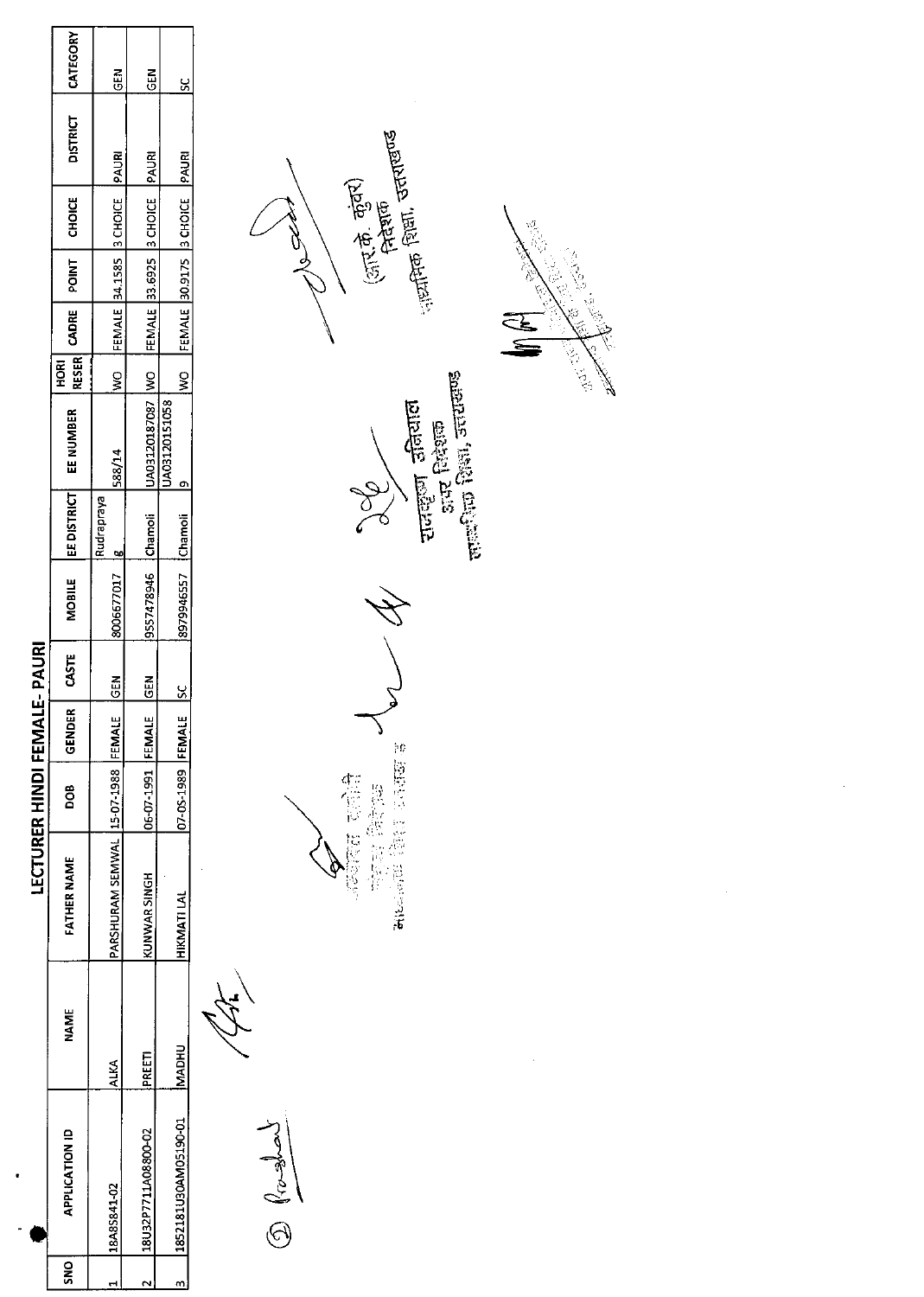|      |                       |                                  | <b>LECTURER HINDI FEMALE- PIT</b>        |                    |        | HORAGARH      |                                       |                    |                           |               |             |              |                         |                                              |             |
|------|-----------------------|----------------------------------|------------------------------------------|--------------------|--------|---------------|---------------------------------------|--------------------|---------------------------|---------------|-------------|--------------|-------------------------|----------------------------------------------|-------------|
| ន្ត្ | <b>APPLICATION ID</b> | NAME                             | <b>FATHER NAME</b>                       | <b>800</b>         | GENDER | <b>CASTE</b>  | MOBILE                                | <b>EE DISTRICT</b> | EE NUMBER                 | <b>ROH</b>    | RESER CADRE | <b>ENICE</b> | <b>CHDICE</b>           | <b>DISTRICT</b>                              | CATEGORY    |
|      | 18650NU10211AN5210-04 | <b>NEELAM NEGI</b>               | GOPAL SINGHNEGI                          | 30-12-1990 FEMALE  |        | <b>SUP</b>    | 9756106843                            | Dehradun           | UA05120151206             |               |             |              |                         | FEMALE 33.2905 IS CHOICE   PITHORAGARH       |             |
|      |                       |                                  | <b>SHRI LAKHPAT SINGH</b>                |                    |        |               |                                       |                    |                           |               |             |              |                         |                                              | <b>GEN</b>  |
|      | 180A830A602U1091-02   | ANANA                            | <b>NEGI</b>                              | 19-09-1991 FEMALE  |        | $\frac{5}{6}$ | 9627163066 Chamoli                    |                    | UA03120186900  WO         |               |             |              |                         | FEMALE 32.5335 112 CHOICE PITHORAGARH        |             |
|      |                       |                                  | BHAGWATI PRASAD                          |                    |        |               |                                       |                    |                           |               |             |              |                         |                                              | <b>IGEN</b> |
| m    | 18153UA2B85A201-01    | ANAMIKA BABULKAR <b>BABULKAR</b> |                                          | 09-01-1992         | FEMALE | GEN           | 7055324182 Pauri                      |                    | UA153201825               | $\frac{8}{2}$ |             |              | FEMALE 32.3585 8 CHOICE |                                              |             |
|      |                       |                                  | <b>ONKAR SINGH</b>                       |                    |        |               |                                       |                    |                           |               |             |              |                         | PITHORAGARH                                  | <b>IGEN</b> |
|      | 18A1513U102531S-04    | <b>INOS</b>                      | BHATRATI                                 | 14-06-1988  FEMALE |        | <b>DBC</b>    | 7351735481                            | Pauri              | UA1512013351  WO          |               |             |              |                         | FEMALE 32.3275 77 CHOICE PITHORAGARH GEN-OBC |             |
|      |                       |                                  |                                          |                    |        |               |                                       |                    |                           |               |             |              |                         |                                              |             |
|      | 182K2V4A412U01W3-03   | <b>VIJAY KUNDRA</b>              | NATHI SINGH KUNDRA   01-07-1981   FEMALE |                    |        | <b>BC</b>     | 9897393051                            |                    | Uttarkashi   UA2412014W23 |               |             |              |                         | FEMALE 31.4685  10 CHOICE  PITHORAGARH       | $rac{6}{5}$ |
|      |                       |                                  |                                          |                    |        |               |                                       |                    |                           |               |             |              |                         |                                              |             |
| ١O   | 182A90211S2F-08       | <b>SUMAN ARYA</b>                | <b>MOHAN LAL</b>                         | 12-07-1986  FEMALE |        | <u>s</u>      | 7351105091   Pithoragarh   F/229/2011 |                    |                           | <u>ş</u>      |             |              |                         | JFEMALE 30.8825  1 CHOICE   PITHORAGARH   SC |             |
|      |                       |                                  |                                          |                    |        |               |                                       |                    |                           |               |             |              |                         |                                              |             |

 $\frac{1}{2} \sum_{i=1}^{n} \sum_{j=1}^{n} \binom{n}{i}$ 

 $\bigotimes$ ्<br>अ 

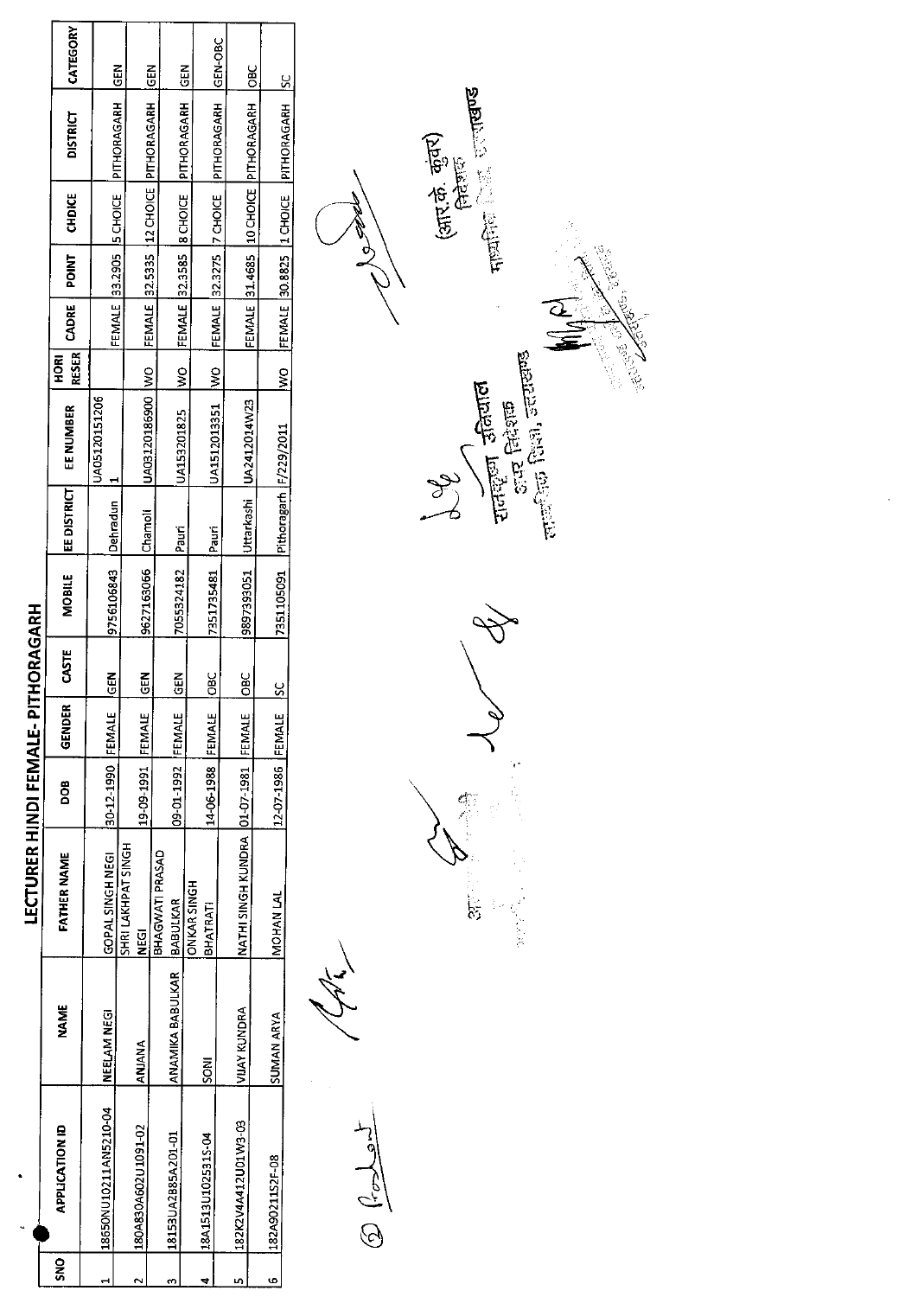|                                    | CATEGORY              | $rac{2}{5}$         | <b>GEN</b>               |                                                                                                 |
|------------------------------------|-----------------------|---------------------|--------------------------|-------------------------------------------------------------------------------------------------|
|                                    | <b>DISTRICT</b>       | RUDRAPRAYAG         | <b>RUDRAPRAYAG</b>       |                                                                                                 |
|                                    | CHOICE                | 2 CHDICE            | 2 CHOICE                 | $\frac{1}{2}$ and $\frac{1}{2}$ and $\frac{1}{2}$ and $\frac{1}{2}$<br>(आर.के. कुंवर)<br>निदेशक |
|                                    | <b>POINT</b>          |                     |                          | <b>AND BUCKER</b>                                                                               |
|                                    | CADRE                 | FEMALE 34.5415      | <b>FEMALE</b> 34.489     | Jakob School                                                                                    |
|                                    | <b>RESER</b><br>HORI  |                     | $\frac{1}{2}$            | N. 1979<br><b>POSTER</b><br>R.                                                                  |
|                                    | EE NUMBER             | UA03120181729 WO    | UA0312008W116<br>$\circ$ | लाव्यांक शिला, उत्तराखण्ड<br>रालंडीजी उतियाल<br>उपर निदेशक                                      |
|                                    | EE DISTRICT           | Chamoli             | Chamoli                  |                                                                                                 |
|                                    | MOBILE                | 8057427166          | 9557653164               |                                                                                                 |
|                                    | CASTE                 | <b>GEN</b>          | <b>GEN</b>               |                                                                                                 |
|                                    | <b>GENDER</b>         | FEMALE              |                          | 3.3%                                                                                            |
|                                    | DDB                   | 15-10-1988          | 30-03-1990 FEMALE        |                                                                                                 |
| LECTURER HINDI FEMALE- RUDRAPRAYAG | FATHER NAME           | KAMAL SINGH ASWAL   | <b>HOMIS HSIODAL</b>     | $\hat{\mathcal{C}}$                                                                             |
|                                    | <b>NAME</b>           | SARITA              | <b>PREETI NEGI</b>       |                                                                                                 |
| ¢<br>$\bullet$                     | <b>APPLICATION ID</b> | 18A320U910827S11-05 | 18U13080A10N102P6W-04    | $\circled{1}$                                                                                   |
|                                    | <b>SNO</b>            | $\overline{ }$      | $\sim$                   |                                                                                                 |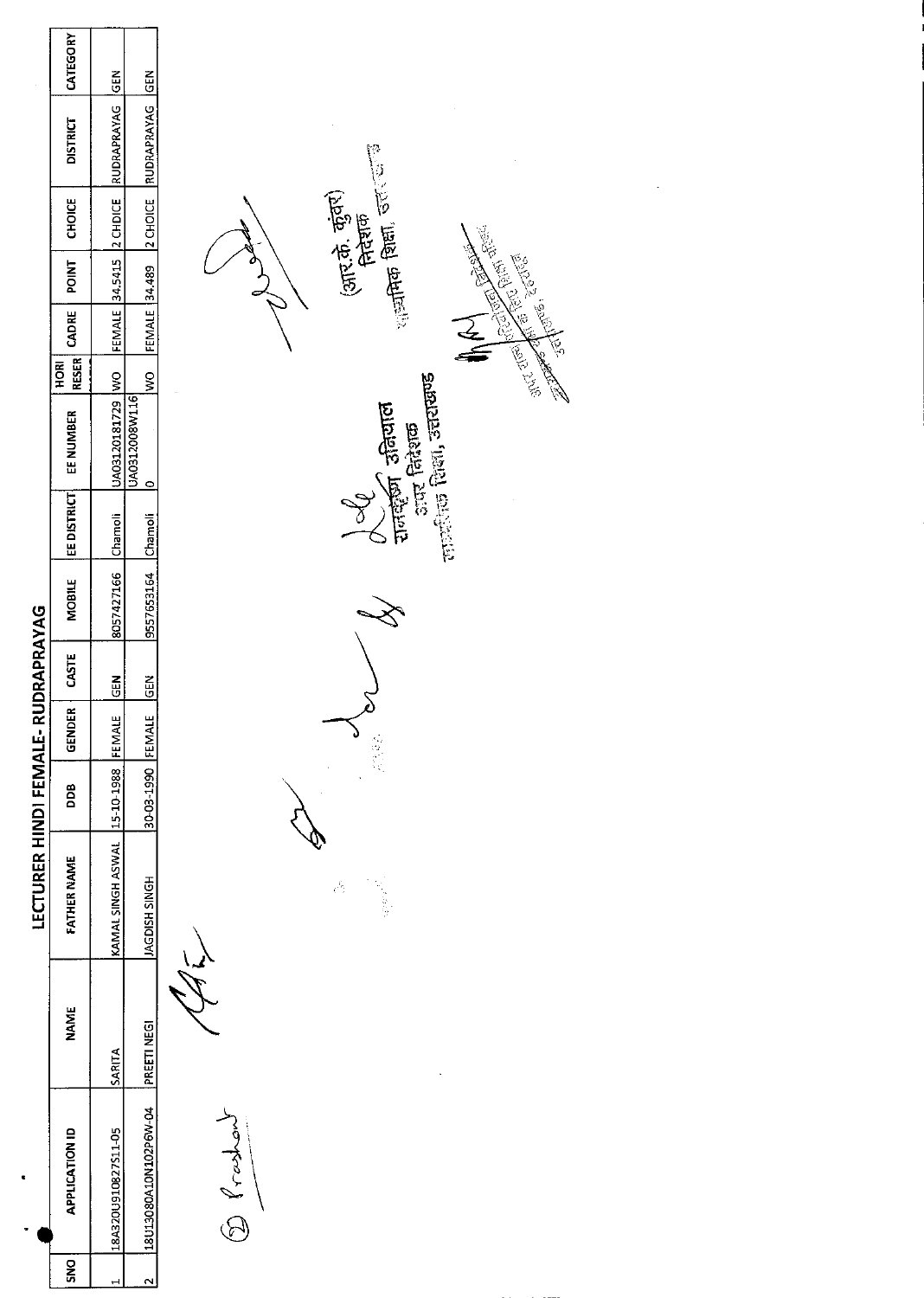|      |                       |                    | <b>LECTURER HINDI FEMALI</b>            |                  |        | <b>E-USNAGAR</b> |                    |             |                                                   |           |             |       |        |                                       |             |
|------|-----------------------|--------------------|-----------------------------------------|------------------|--------|------------------|--------------------|-------------|---------------------------------------------------|-----------|-------------|-------|--------|---------------------------------------|-------------|
| ខ្លួ | <b>APPLICATION ID</b> | <b>NAME</b>        | <b>FATHER NAME</b>                      | <b>DOB</b>       | GENDER | CASTE            | <b>MOBILE</b>      | EE DISTRICT | EE NUMBER                                         | <u>ទី</u> | RESER CADRE | POINT | CHOICE | <b>DISTRICT</b>                       | CATEGORY    |
|      | 181A68132601UD2P-04   | PARUL DHAL         | RAJESH KUMAR DHAL   22-12-1989   FEMALF |                  |        | $rac{2}{5}$      | 7055167555   Nagar | Jdham S     | UA2312018166 WO FEMALE 33.4335 11 CHOICE US NAGAR |           |             |       |        |                                       | <b>IGEN</b> |
|      | 1843W2D5-03           | <b>DURGA</b>       | <b>AGDAMBA PRASAD</b><br>PAINULY        | 01-10-1988 FEMAL |        | <b>M3D</b>       | 9719101648   Tehri |             |                                                   |           |             |       |        |                                       |             |
|      |                       |                    |                                         |                  |        |                  |                    |             | W3425                                             | ş         |             |       |        | FEMALE 32.611 9 CHOICE US NAGAR       | $rac{5}{5}$ |
|      | 128N315U05012A31-02   | NEFMA              | BAHADUR SINGH                           | 28-03-1990 FEMAL |        | 33<br>O          | 7830637056 Pauri   |             | UA1512013350  WO  FEMALE 31.7785  7 CHOICE        |           |             |       |        | US NAGAR                              | <b>DBC</b>  |
|      | 18114BM72WA8-010      | <b>BABITA ARYA</b> | IGOPAL RAM                              | 30-08-1985 FEMAL |        | <u>ន</u>         | 9458964066 Almora  |             | MW/1784/12                                        |           |             |       |        | WO FEMALE 30.8245 6 CHOICE   US NAGAR | <u>s</u>    |
|      |                       |                    |                                         |                  |        |                  |                    |             |                                                   |           |             |       |        |                                       |             |

 $\begin{picture}(20,20) \put(0,0){\vector(1,0){10}} \put(15,0){\vector(1,0){10}} \put(15,0){\vector(1,0){10}} \put(15,0){\vector(1,0){10}} \put(15,0){\vector(1,0){10}} \put(15,0){\vector(1,0){10}} \put(15,0){\vector(1,0){10}} \put(15,0){\vector(1,0){10}} \put(15,0){\vector(1,0){10}} \put(15,0){\vector(1,0){10}} \put(15,0){\vector(1,0){10}} \put(15,0){\vector(1$ 

<sub>पा</sub>ह्यमिक शिक्षा, उत्तराखण्ड (आर.के. कुंवर)<br>निदेशक g)<br>R **A** Cuerta State

 $\frac{1}{3}$ 



 $\lambda$